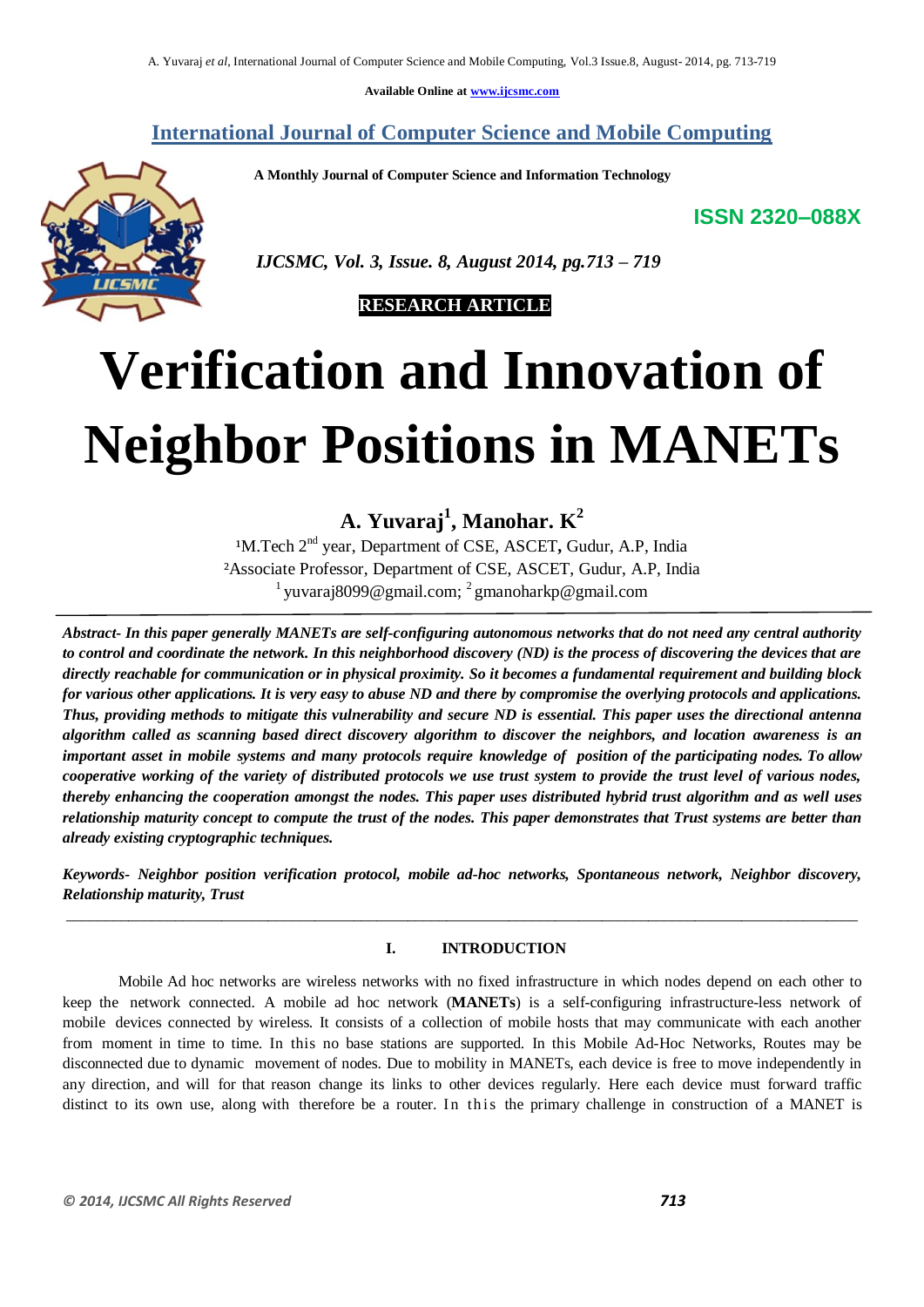equipping each device to continuously maintain the information required to accurately direct the traffic. Most traditional mobile ad hoc network routing protocols are designed focusing on the efficiency and performance of the networks.

Location awareness is becoming a significant capability for mobile computing devices, where many protocols need knowledge of the position of the participating nodes. For example, knowledge about neighboring nodes can be used to route, cluster and broadcast in an efficient manner. Whenever a node needs to send data to another node on a network, it must first know where to send it. If the node cannot directly connect to the destination node, it has to send it via other nodes along a proper route to the destination node. Geographic routing in spontaneous networks, data gathering in sensor networks, movement coordination among autonomous robotic nodes, location-specific services for handheld devices, and danger warning or traffic monitoring in vehicular networks are all examples of services that build on the availability of neighbor position information. Here, the challenge is to perform, in absence of priori trusted nodes, a fully distributed, lightweight NPV procedure that enables each node to attain the locations advertised by its neighbors, and evaluate their honesty.

An NPV protocol having the following features:

- NPV protocol is designed for spontaneous ad hoc environments, and it does not depend on the presence of a trusted infrastructure or of a priori trustworthy nodes.
- NPV gears the node to perform all verification procedures autonomously.
- NPV protocol is reactive, (i.e.) it can be executed by any node, at any point in time, without prior knowledge of the neighborhood.
- It is hard against independent and colluding adversaries.
- NPV is lightweight protocol, and it generates small overhead traffic.

# *NPV protocol*

The NPV protocol is used to exchange the messages and verifies the position of communicating nodes. In this Protocol, four set of messages are exchanged. They are…

- POLL message
- REPLY message
- REVEAL message
- REPORT message
- *POLL message*

In this assumes A is verifier S initiates this message. This message is anonymous. The verifier identity is kept hidden. Here software generated MAC addresses is used. This carries a public key K'S chosen from a pool of onetime use keys of S'.

### *REPLY message*

In reply message A is communication neighbor X receiving the POLL message will broadcast REPLY message after a time interval with a freshly generated MAC address. This also internally saves the transmission time. It contains some encrypted message with S public key  $(K'S)$ . This message is called as commitment of X CX.

# *REVEAL message*

The REVEAL message broadcasting is completed by using Verifier's real MAC address. It contains a map MS, a proof that S is only the author of the original POLL and the verifier identity, i.e., its certified public key and signature. *REPORT message*

In this The REPORT carries  $X$ 's position, the transmission time of  $X$ 's REPLY, and the list of pairs of reception times and temporary identifiers referring to the REPLY broadcasts X received. The identifiers are obtained from the map MS incorporated in the REVEAL message. And Also, X discloses its own identity by including in the message its digital signature and certified public key.

#### **II. RELATED WORK**

In this paper the most important requirement of the ad-hoc networks is that they are "self-configuring" i.e., that a large number of wireless nodes arrange themselves to efficiently perform the tasks required by the application later than they have been deployed.

After nodes are deployed, they do not have knowledge about the neighbors thus, they need to determine their neighbors in order to communicate with them. Knowledge of the neighbors is essential intended for almost all routing protocols, medium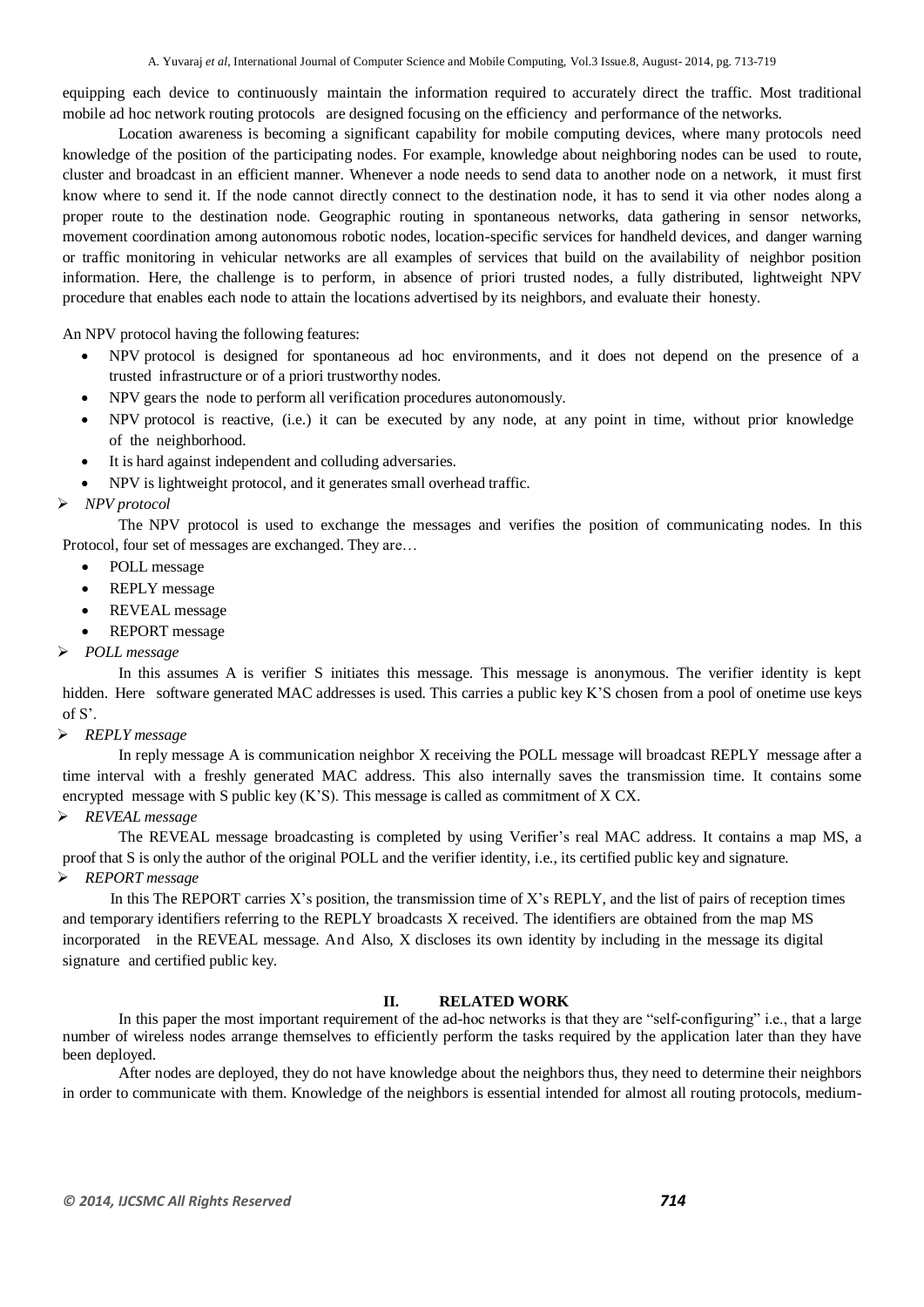access control protocols and several other topology-control algorithms. Neighbor discovery (ND) is, therefore, a crucial first step in the process of self-organization of a wireless ad-hoc network.

The neighbors can be either physical neighbors or communication neighbor [8]. The physical neighbors are those that are in the range of physical proximity of the discoverer. The communication neighbors are those that are available for communication but need not to be in the physical range of the discoverer [7].

The types of neighbor discovery algorithms are direct discovery algorithm or gossip based algorithm. The various other parameters are used to classify the discovery algorithms are known or unknown number of neighbors, synchronous or asynchronous nodes in network [1]. In this we use direct discovery algorithm to discover the physical neighbors.

Since almost all the protocols deployed in the Ad hoc networks are distributed, cooperation among the nodes is very essential. So to ensure the cooperation among nodes, the network should not contain any malicious nodes. We use trust management system to predict the trust level of the node. And Trust metric is useful not only to identify the malicious node but also when the nodes exchange information with each other.

In this journal paper we use distributed trust (i.e.) every node will calculate the trust level of every other node. The centralized trust systems require a centralized trust agent to calculate the trust level of every node in the system. But this system may be compromised completely if the trust agent is compromised.

The proposed method uses both direct trust computation as well as receive recommendations from the neighbors. The concept of relationship maturity [6] is used in the proposed model to provide weights for the recommendations received from the neighbors. In this the recommendations from neighbors who are known for longer period of time will be given more weight than those from the newer neighbors. This might reduce the probability of false recommendations.

The proposed model uses neural network which has the ability to learn by itself, and to implement the trust systems. The neural networks have the ability to build more flexible and dynamic trust systems that can be retrained to frustrate a multitude of attack patterns simply and efficiently.

In randomized neighbor discovery [1], each node transmits at randomly chosen times and discovers all its neighbors by a given time with high probability.

In deterministic neighbor discovery [1], on the further hand, each and every node transmits according to a predetermined transmission schedule so as to allow it to determine all its neighbors by a given time with probability.

The antenna models are used in ad hoc networks are Omni directional antenna model or directional antenna methods come. The Omni directional antenna method [10] propagates signal in all directions. The algorithm used by Omni directional antenna is 1-way algorithm where the receiver will not send any acknowledgement after receiving the discovery message. The sender broadcasts the DISCOVER message to advertise itself. The receivers will discover one neighbor if it receive the DISCOVER message correctly in the listen state.

The Omni directional antennas have drawbacks like reduced gain, high bandwidth consumption, increased noise and increased signal distraction.

Directional antennas provide longer transmission range and higher data rate. They strongly reduce signal interferences in unnecessary directions and reduce jamming susceptibility.

The directional antenna algorithms used to discover neighbors. The radiation pattern of directional antenna is shown in figure 1.



Figure 1 Radiation pattern of directional antenna

In direct discovery algorithm [9] the nodes determine the neighbors which communicate with it directly. The method used to discover the neighbors is recording the angle of arrival of the beacon signal, determining the location based using GPS. The direct discovery algorithm will discover only those neighbors that communicate with it straight.

In gossip based algorithm [9] the neighbors are discovered indirectly through the interaction with other neighbors. Messages are exchanged to discover the neighbors. The message consists of the list of neighbors" IDs and their locations. The main drawbacks of gossip based algorithm are message length grows as more and more nodes are discovered and the presence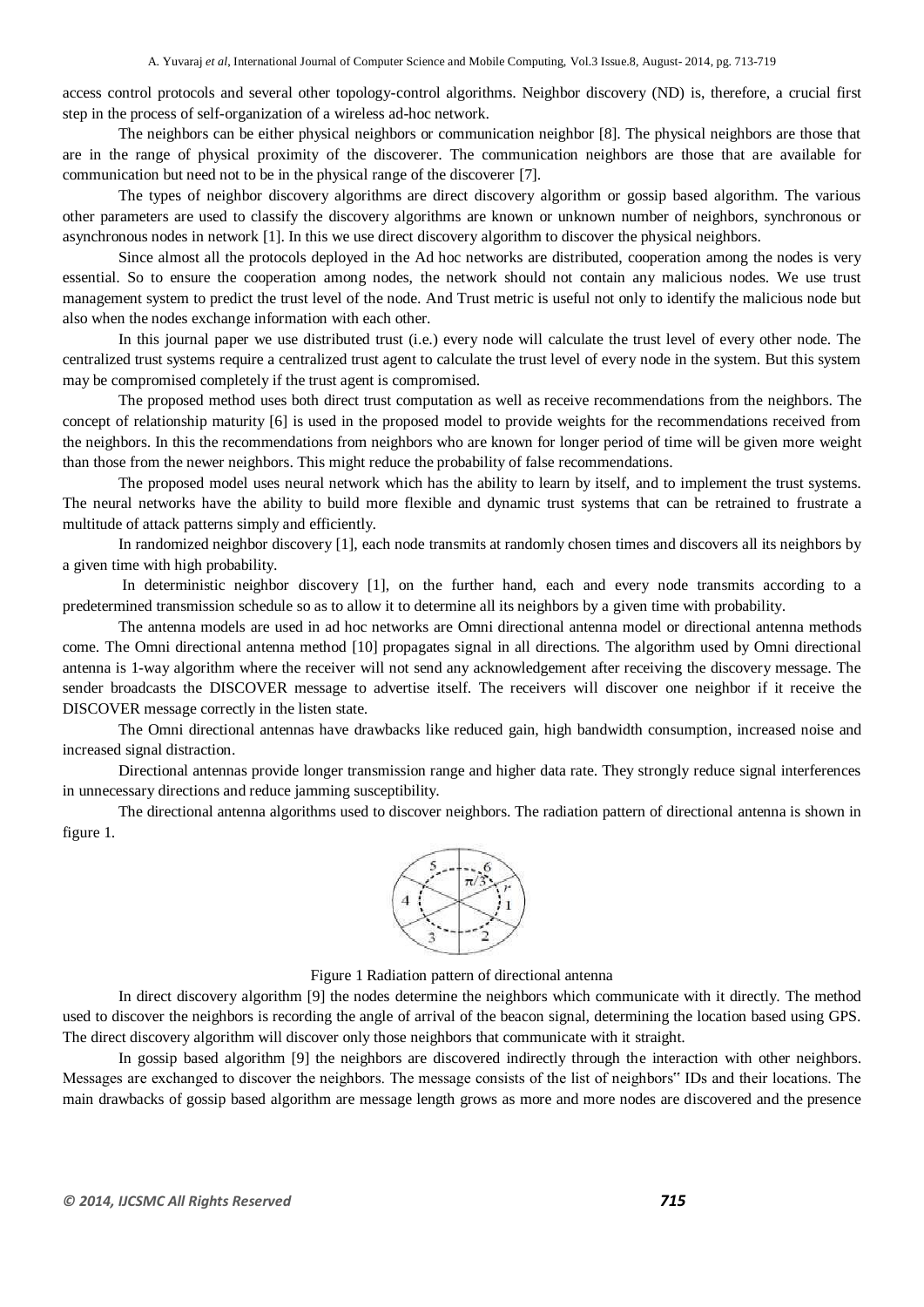A. Yuvaraj *et al*, International Journal of Computer Science and Mobile Computing, Vol.3 Issue.8, August- 2014, pg. 713-719

of physical obstacles can cause nodes to incorrectly infer another node as its neighbor.

The Direct Symmetry Test and Cross Symmetry Test was proposed in [5] is used to verify the location of the neighbors that the nodes are declared.

#### **III. Trust Method**

Trust is an important aspect of mobile ad hoc networks (MANETs). It enables entities to manage with uncertainty and uncontrollability caused by the free will of others. Trust model is very important in the distributed collaborative environment. Collaborations and information sharing are measured to be essential operations in the MANET to achieve the deployment goals such as sensing and event monitoring. Collaboration will be productive only if all participants operate in a trustworthy manner.

MANETs are usually deployed in harsh or uncontrolled environments, thereby heightening the probability of compromises and malfunctioning as there is no central control unit to monitor the node operations. Here these characteristics force a component node to be cautious when collaborating / communicating with other nodes as the behavior of nodes change with time and environmental conditions. For that reason, establishing and quantifying behavior of nodes in the form of trust is necessary for ensuring proper operation of MANET.

Trust computations consist of three components: They are "experience", "recommendation" and "knowledge". The "experience" component of trust for every node is directly measured by their immediate neighbors and kept updated at regular intervals in the trust table. The existing trust table is propagated to all other nodes as "recommendation" part of the trust. At a regular interval, the previously evaluated trust is included in the current "knowledge" component of total trust.

The work on trust computations can be broadly classified into the following categories [4]: They are...

- *Distributed trust computations*: Every node computes its own value of trust on its neighbors.
- *Centralized trust computations*: central agent manages/helps the node in trust computations.
- *Hybrid trust computation*: In Hybrid trust on a node is computed based on direct experience and also recommendations from other nodes.

The Bayesian Approach used in [3] varies the weights for information according to their occurrence time and providers. It uses exponential decrease method to expire the old observations.

The trust model proposed in [2] contains two modules namely, Monitoring Module (MM) and Reputation Handling Module (RM). The MM monitors the packet forwarding activities of the node and the RM is responsible for managing the reputation information.

#### **IV. Verification of Neighbor Positions**

The overall flow of the system is shown in the following figure, the positioning of neighbors is completed and the nodes are classified. Afterward these positions that are claimed are verified. In this the new nodes are updated when they enters or leaves the range. Here the same verification processes are done while updating [11].



Fig: system flow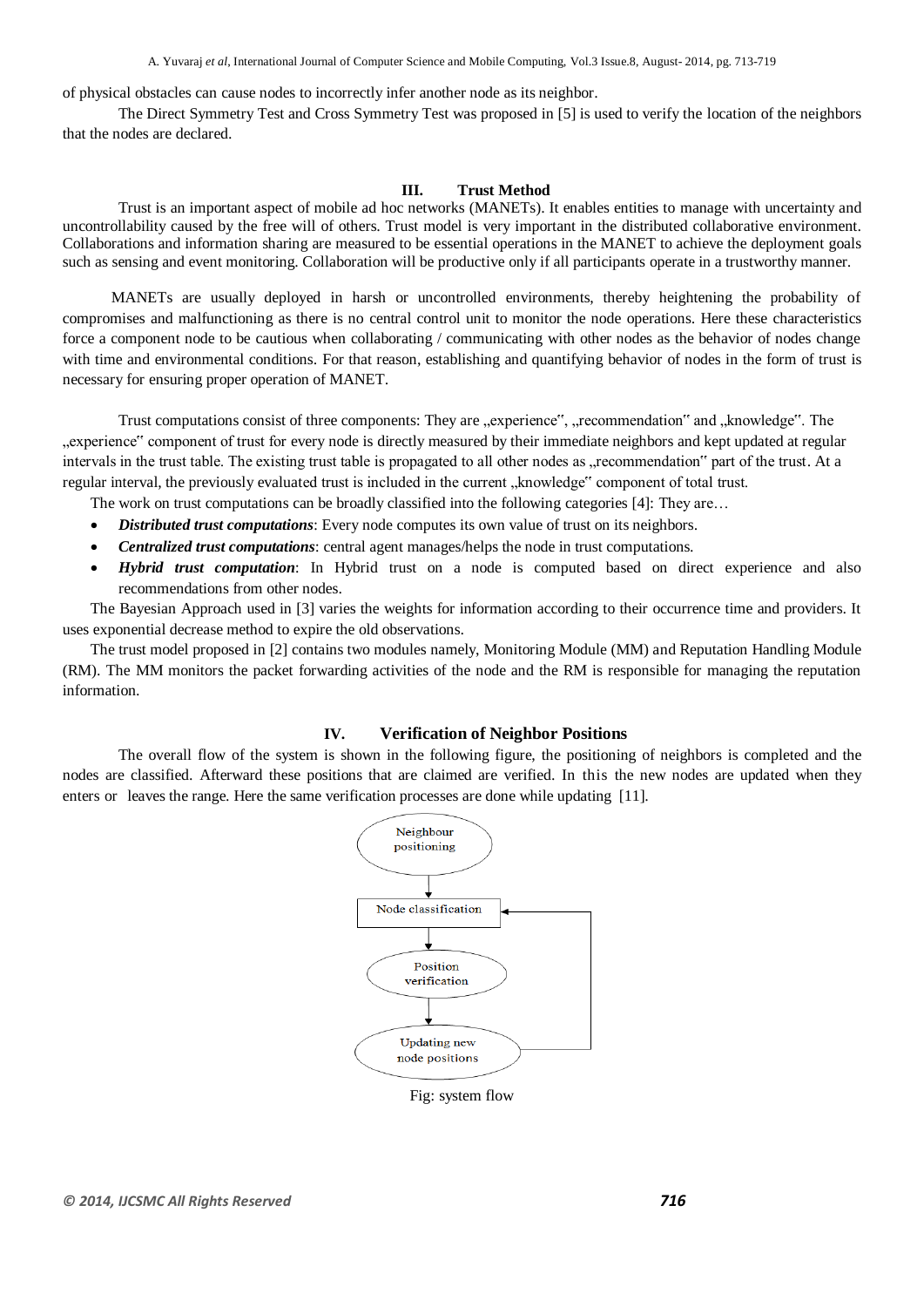Adversaries can be internal or external. Adversaries equipped with cryptographic keys and credentials that allow them to participate in the execution of the VC system protocols are termed as internal adversaries. In this Adversaries that do not possess keys and credentials are external adversaries. [12]

A single independent adversary cannot perform any successful attack against NPV scheme. Only multiple independent adversaries can harm each other, thus reducing their probability of successfully announcing a false position. In this to rectify this problem, a new protocol is introduced namely, Spontaneous Wireless Ad Hoc Network protocol". Later than identifying the position and verifying its neighbor, the next step is to exchange the information with its neighbors in a make safe manner by using the spontaneous wireless ad hoc network protocol.

#### *System implementation*

In this System implementation the initial step in the setting up the Ad Hoc networks is the neighbor discovery. After that discovering the neighbors the system will monitor the neighbor nodes by capturing the network packets. In this the neural network is trained with the past historical data and as well as the weights are adjusted accordingly to get the desired output. Then the gathered packet associated information is fed to the trained neural network to compute the trust value.

Then the recommendations about the selected node by the neighboring nodes are collected. Then the aggregated trust is formulated by summing up the direct trust value and the recommendations. The recommendations are weighted based on the relationship maturity.

Here Next step is to update the trust value of a node in the trust record by comparing the existing trust value with the defined threshold value. But if the trust level of the node is lower than the threshold value then the trustworthiness of the node is said to be untrusting as well it is set as trust worthy node.

#### *Discovery of neighbor nodes*

The algorithm used in the proposed model for ND is Scan based Random algorithm for neighbor discovery. The scam based algorithm used in the proposed system is completely random algorithm (CRA). In this the CRA does not have the prior knowledge of how many number of nodes are there in the network.

The CRA used in the proposed system is the direct discovery algorithm that uses the directional antenna for transmission and reception of signals. In this the algorithm requires the nodes to that communicate to be synchronized. It can successfully transmit and receive only if the nodes are in complementary mode.

The algorithm divides the time frame into three slots. During the first mini slot the node decides to be in every one of the following state. The states of node are described as follows….

- Transmit
- Listen
- Sleep

In this Weight of the recommendations coming from older neighbors and decreases the weight of recommendations coming from new neighbors. Here the trust computation formula used in the proposed system is as follows:

 $T_A$  (B) = Q<sub>A</sub> (B) + R (B) (1) Where  $T_A$ (B) is trust computed by A about B, Q<sub>A</sub>(B)

Represents the direct trust compute by about B, R(B) is the aggregated recommendations about node B by all its neighbors.

The direct trust is computed by monitoring the network nodes using packet analyzers. The analyzer captures the packets of the neighbor nodes in the promiscuous mode and extracts the information required for trust computation. This information is fed to a trained neural network to compute the trust of the neighbor nodes.

The recommendations about the neighbors are received sing REP (Recommendation exchange protocol). REP is used to exchange the trust related information only between the neighbors. The recommendations are not forwarded throughout the network.

#### *Trust Algorithm*

Trust algorithm is used for computing the trust of the neighbor nodes in the proposed system is relationship maturity based distributed trust management scheme. This algorithm used in the proposed model is distributed where each node computes the trust of every other node. It uses both direct trust and as well as recommendation based trust for computing the trust.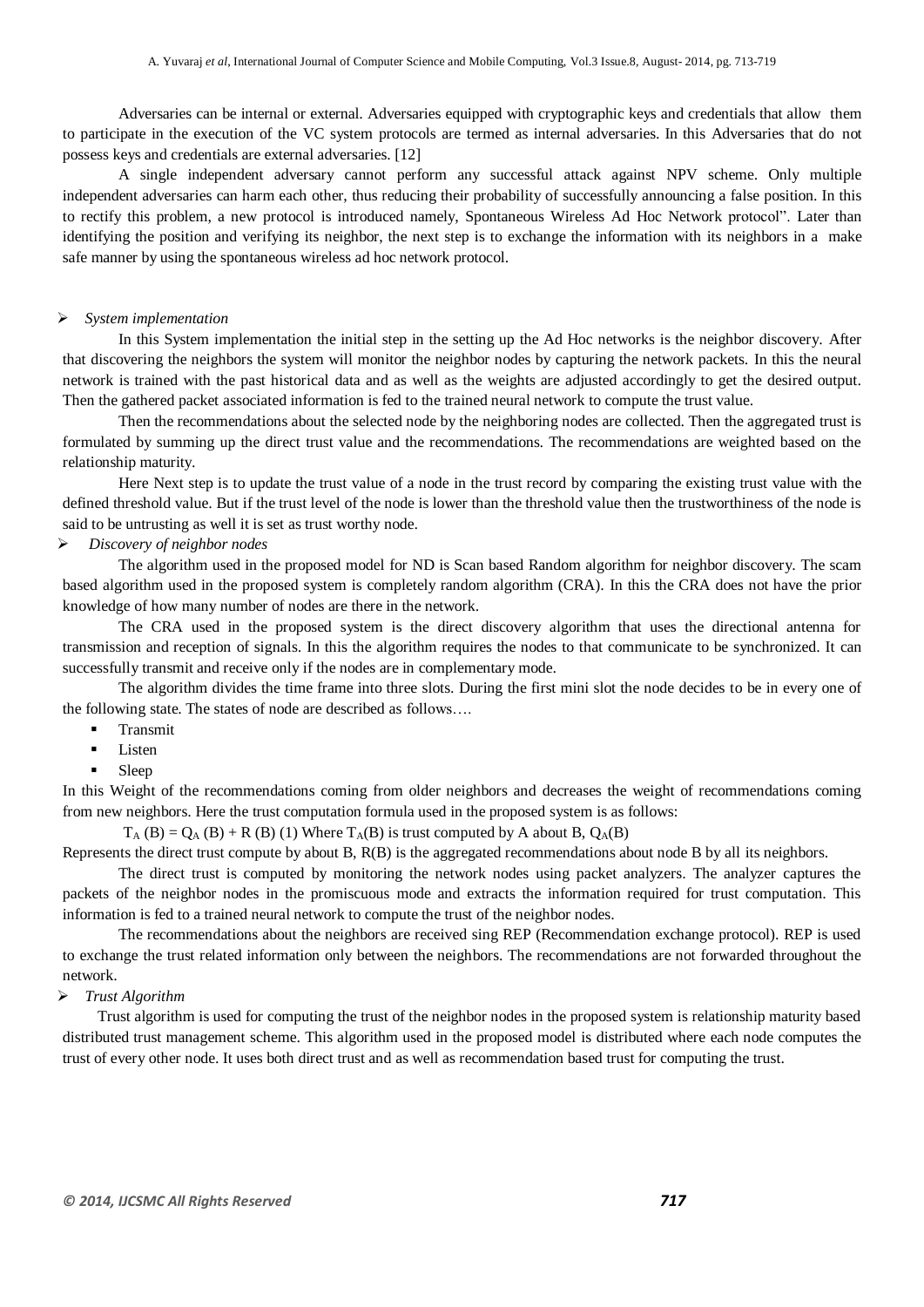To perform the weight age of the recommendation the proposed system uses the relationship maturity concept where the age of relationship is measured. The Nodes increase the weight of the recommendations coming from older neighbors and decrease the weight of recommendations coming from new neighbors. The trust computation formula used in the proposed system is as follows:

$$
TA(B) = QA(B) + R(B) (1)
$$

Where TA  $(B)$  is trust computed by A about B,  $OA (B)$  represents the direct trust compute by about B, R  $(B)$  is the aggregated recommendations concerning node B by all its neighbors. In this the direct trust is computed by monitoring the network nodes using packet analyzers. The analyzer captures the packets of the neighbor nodes in the promiscuous mode and extracts the information required for trust computation. This information is feed to a trained neural network to compute the trust of the neighbor nodes. The recommendations about the neighbors are received sing REP (Recommendation exchange protocol). REP is used to exchange the trust related information only among the neighbors. The recommendations are not forwarded throughout the network.

#### **V. CONCLUSION**

The algorithms are used to discover the neighbor nodes that are used in the existing model are Omni directional antenna based algorithm, directional antenna based algorithm and gossip based algorithm. These algorithms are useful to identify the neighbors but these algorithms do not provide the security architecture to identify the malicious or misbehaving nodes.

In this paper mainly we integrate the trust based security system to the neighbor discovery process, in order to recognize the malicious and selfishly behaving nodes. The proposed system aims to reduce the number of time slots needed to discover all the neighbors in the network and also it provides security mechanism to improve the cooperation among the neighbor nodes. The trust among the neighbors is established to enhance the collaborative work among the neighbors. The proposed system exchanges the trust information about the nodes only with their neighbors thus it reduces the number of messages forwarded into the network and the data traffic in the network.

# **REFERENCES**

[1] Sudarshan Vasudevan, Micah Adler, Dennis Goeckel, Fellow, IEEE, and Don Towsley, Fellow, IEEE, ACM "Efficient Algorithms for Neighbor Discovery in Wireless Networks".

- [2] Jaydip Sen, "A Distributed Trust and Reputation Framework for Mobile Ad Hoc Networks" Jie Li and Ruidong Li, University of Tsukuba, Jien Kato, Nagoya University, " Future Trust Management Framework for Mobile Ad Hoc Networks ",0163-6804/08/ 2008 , IEEE Communications Magazine ,2008
- [3] Kannan Govindan, Member IEEE and Prasant Mohapatra, Fellow IEEE, " Trust Computations and Trust Dynamics in Mobile Adhoc Networks: A Survey "

[4] Marco Fiore, Member, IEEE, Claudio Casetti, Member, IEEE, Carla-Fabiana Chiasserini, Senior Member, IEEE,Panagiotis Papadimitratos, Member, IEEE , "Discovery and Verification of Neighbor Positions in Mobile Ad Hoc Networks"

- [5] Pedro B. Velloso, Rafael P. Laufer, Daniel de O. Cunha, Otto Carlos M. B. Duarte, and Guy Pujolle, " Trust Management in Mobile Ad Hoc Networks Using a Scalable Maturity-Based Model ".
- [6] Reza Azmi, Mahdieh Hakimi, and Zahra Bahmani , "Dynamic Reputation Based Trust Management Using Neural Network Approach", IJCSI International Journal of Computer Science Issues, Vol. 8, Issue 5, No 1, September 2011
- [7] Panos Papadimitratos and Marcin Poturalski,, "Secure Neighbor Discovery: A Fundamental Element for Mobile Ad Hoc Networks" ,IEEE Communication Magazine, 2008.
- [8] Panos Papadimitratos and Marcin Poturalski,, "Secure Neighbor Discovery: A Fundamental Element for Mobile Ad Hoc Networks" ,IEEE Communication Magazine, 2008.
- [9] Sudarsan Vasudevan, Jim Kurose, Don Towsley, "On Neighbor Discovery in Wireless Networks with